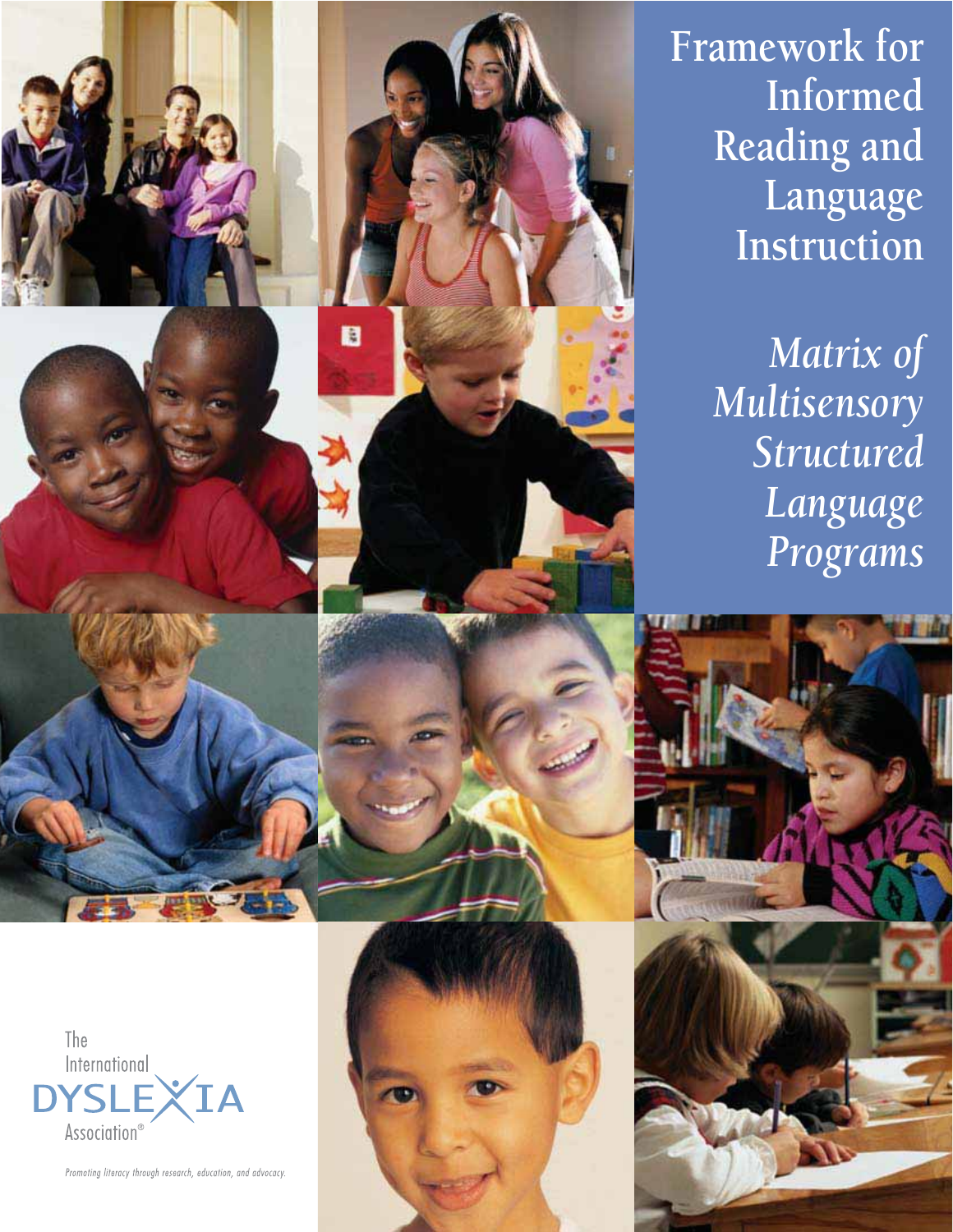

This comparison matrix of multisensory, structured language (MSL) programs enables consumers to see the similarities and differences among various approaches that are widely used throughout the United States.

#### *Why was the Matrix Developed?*

The International Dyslexia Association (IDA) works diligently to provide information to the public regarding informed, evidence-based reading instruction and professional development for teachers and intervention specialists. IDA fully supports the work of The Alliance for Accreditation and Certification of Structured Language Education, Inc. (The Alliance, www.allianceaccreditation.org), the International Multisensory Structured Language Education Council (IMSLEC, www.imslec.org) and The Academy of Orton Gillingham Practitioners and Educators (AOGPE, www.ortonacademy.org). These organizations represent institutes and agencies that design and provide instructional materials and training regarding language-based learning problems. IDA's Board, in turn, includes the Professional Development for Informed Practice (PDIP) Committee, which supports informed instruction of children and adults who experience difficulty learning to read and write. IDA intends to help school decision-makers, practicing educators, and parents gain access to one or more of the many effective sequential, multisensory, structured language programs.

### *Why These Programs?*

These programs were chosen for inclusion in the matrix because they have a long history of use in clinics and classrooms. Over many years of development in clinical and classroom settings, these programs, when properly implemented, have been successful in teaching students to read, write, and use language. Each program has been repeatedly tested by practitioners who have met the training standards required for implementation. Each has been refined over many years of clinical and classroom use. Each embodies similar principles of instructional design. And each places strong emphasis on the necessity for teacher knowledge and teacher training. Programs vary, however, in the extent to which they have been included in scientifically conducted intervention studies. Additional materials and programs may be added to the matrix, or included in a similar matrix in the future, as evidence permits.

### *Who are the Programs For?*

Current policies regarding the allocation of instructional resources in schools are promoting the idea of a "three-tier" system of instruction. In the three-tier system, students who are falling behind are placed in small groups for remediation (tier two). After progress monitoring, those who are not responding well to classroom or small group instruction are considered to be "treatment resisters," or students with potential learning disabilities (tier three).

Approaches included in the matrix are those used at every "tier" of student ability. Some are designed for whole class instruction and are used preventatively to keep children from experiencing academic failure (tier one). Some are designed for small group intervention (tier two). And some provide more intensive instruction and are favored by clinicians who work with students with severe reading disabilities.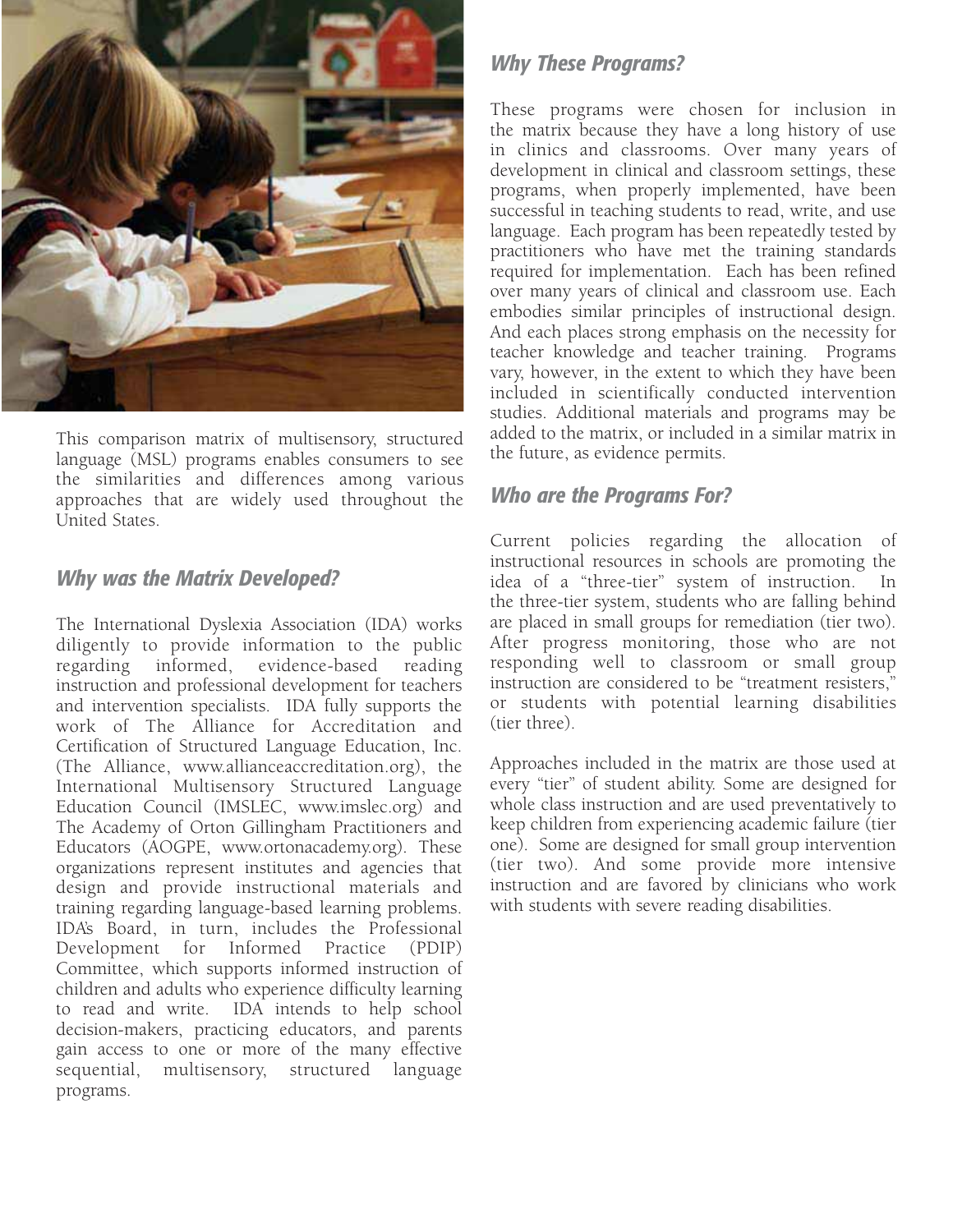

*Are These the Only Programs for Treatment of Reading and Language Problems?* 

This matrix of widely used programs does not include all of the programs that have been proven effective in remediating reading disabilities or preventing reading problems in "at risk" children. Research on early intervention and

prevention of reading disabilities has been conducted with many other instructional materials and programs that are not included in the matrix (see references). Additional reviews of instructional and intervention programs can be found on the website of the Florida Center for Reading Research (www.fcrr.org).

#### *Are These Programs Research-Based or Evidence-Based?*

The best studies of program effectiveness report the characteristics of the students in the study, the duration and intensity of the intervention, the training and skill of the teachers, the fidelity of program implementation, and the exact methods that were used. They also measure student outcomes multiple times during intervention with several valid, accepted assessments. Such research is expensive and complex, and many effective, clinically tested programs exist that have not been included in rigorous comparison studies. Some programs in the matrix are in that category. Other programs, not on the matrix, have been proven effective for teaching specific skills to certain kinds of children at particular stages of reading development, but do not identify themselves as MSL programs. Each program will provide the existing evidence for effectiveness on request. In summary, the effectiveness of some of the programs on the matrix is established by scientific standards, and the effectiveness of others is established through clinical use over time. The matrix does not include all programs with demonstrated effectiveness.

### *What Program Characteristics Are Most Important?*

Intervention and remediation researchers report over and over that the most effective programs of instruction, at all ages, explicitly address multiple components of oral and written language learning in an integrated manner. These components include: phonological awareness; vocabulary development; reading comprehension skills and strategies; beginning and advanced decoding skills, with spelling included; reading fluency; handwriting; grammar; written composition; and strategies for learning. Certain programs that have been validated by research target some of these components, but the strongest contain lesson formats in which these components are interrelated and taught in parallel strands. In addition to teaching the content strands, effective approaches are explicit, systematic, multisensory, and cumulative.

**Interested consumers should contact program websites or program offices for specific information on research supporting the approach, and for other key information. Many of these programs provide websites, videos or DVDs explaining their unique characteristics.**

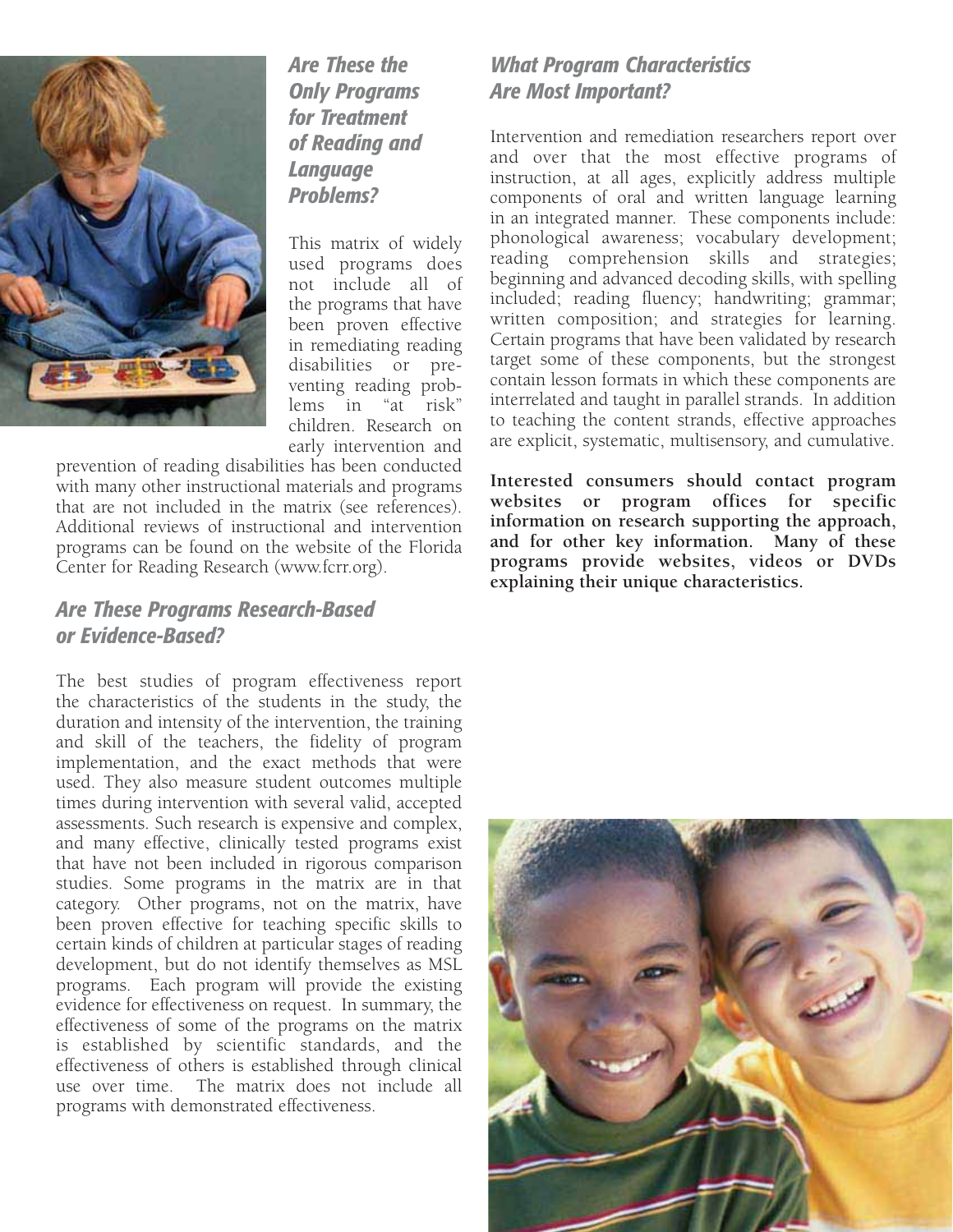## Codes Used in the Matrix



The matrix contains codes regarding the following program characteristics: type of program (prevention, intervention/ remediation, or general); type of delivery (1-1, small group, or classroom instruction); intensity; multi-sensory drill procedures; components of instruction, (phonemic awareness, phonics [including spelling], fluency, comprehension [including vocabulary], written expression [hand-writing and constructing text]); level of professional development provided; research evidence of program-efficacy; and contact information.



## *Key to Alphabetic Symbols*

| <b>Type of Program:</b>                                              | <b>P</b> Prevention, <b>R</b><br>Intervention/Remediation,<br>G General Instruction                                                     |  |  |  |  |
|----------------------------------------------------------------------|-----------------------------------------------------------------------------------------------------------------------------------------|--|--|--|--|
| <b>Type of Delivery:</b>                                             | I Individual, G Small<br>Group, C Classroom<br>$\_$ Intensity<br>(# of hours per week)                                                  |  |  |  |  |
| Multisensory Drill Procedures: A Auditory, V Visual,                 | K-t Kinesthetic-tactile<br>Reinforcement<br><b>B</b> Card Blending                                                                      |  |  |  |  |
| <b>Instruction:</b><br><b>Phonemic Awareness:</b><br><b>Phonics:</b> | PА<br><b>D</b> Decoding, <b>S</b> Syllables,<br>M Morphemes, I Irregular<br>Words, Sp Spelling                                          |  |  |  |  |
| <b>Fluency:</b>                                                      | <b>W</b> Words, P Phrases,<br><b>T</b> Connected Text                                                                                   |  |  |  |  |
| <b>Comprehension:</b>                                                | V Vocabulary, T Text<br>Comprehension,<br><b>N</b> Narrative Text<br><b>E</b> Expository Text<br>Text levels (range of<br>grade levels) |  |  |  |  |
| <b>Written Expression:</b>                                           |                                                                                                                                         |  |  |  |  |
| <b>Handwriting:</b>                                                  | M Manuscript, C Cursive                                                                                                                 |  |  |  |  |
| <b>Constructing Text:</b>                                            | S Sentence Level,<br><b>P</b> Punctuation, N Narrative<br>Composition,<br><b>E</b> Expository Composition                               |  |  |  |  |
| <b>Professional Development:</b>                                     | C Certification                                                                                                                         |  |  |  |  |
| <b>Levels of Training:</b>                                           | I Introductory, A<br>Advanced, F Follow-up for<br>teachers                                                                              |  |  |  |  |
| <b>Levels of Trainers:</b>                                           | C Coaching, <b>A</b> Area Trainer,<br><b>N</b> National Trainer,<br><b>T</b> Trainer of Trainers                                        |  |  |  |  |
| <b>Supervised Practicum:</b>                                         | Yes or No                                                                                                                               |  |  |  |  |
| <b>Distance Learning:</b>                                            | <b>O</b> Online Courses,<br><b>W</b> Webcast                                                                                            |  |  |  |  |
| <b>Research Evidence:</b>                                            | <b>R</b> Response to Intervention,<br><b>QE</b> Quantitative/<br>Empirical Research                                                     |  |  |  |  |

**QC** Qualitative/Case Study

Research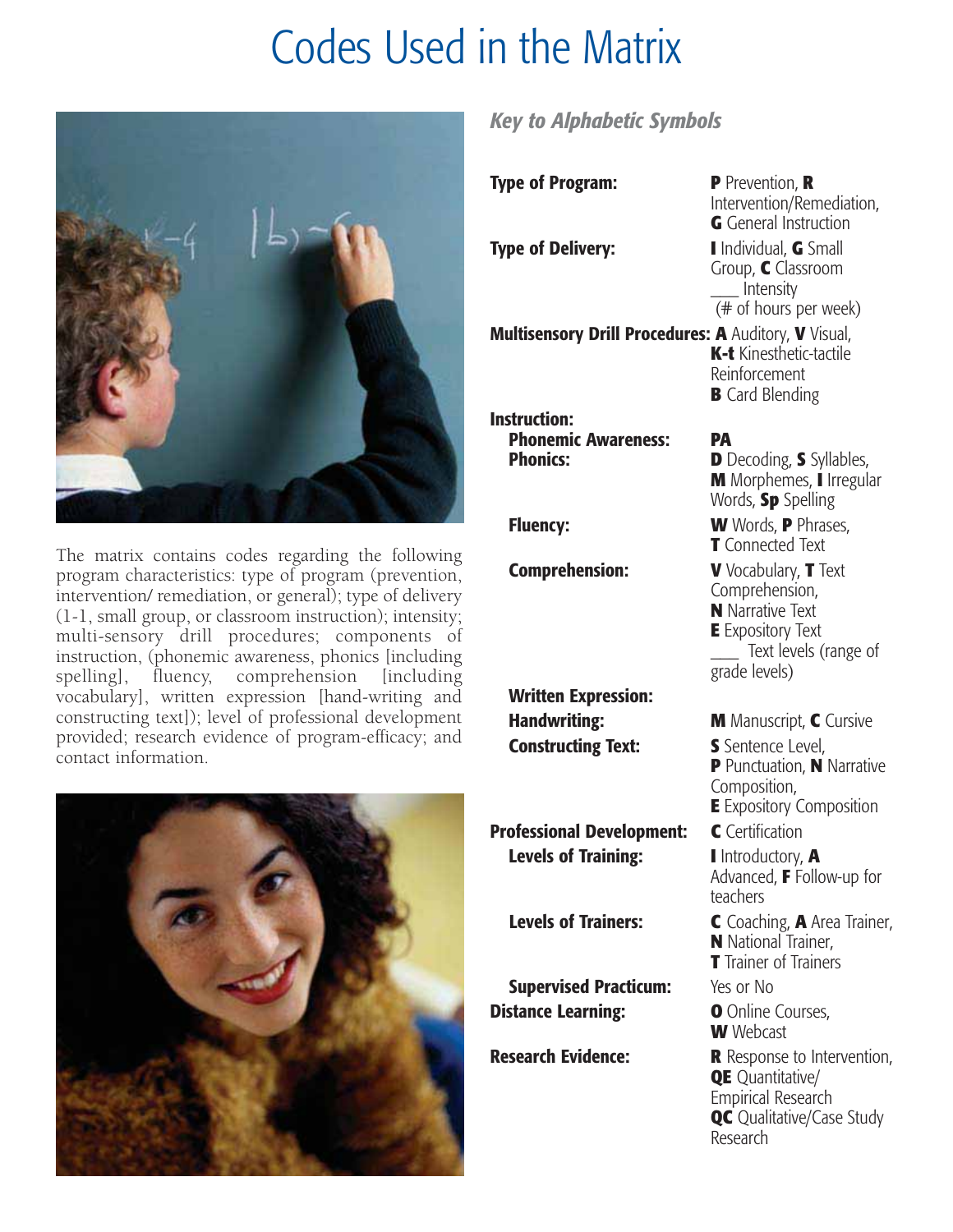|                                                   | <b>Orton-Gillingham</b><br><b>Approach</b>                                                                           | <b>Alphabetic</b><br><b>Phonics</b>                                        | <b>Association</b><br><b>Method</b>                                                                             | Language!                                                                                             | Lexia-Herman<br><b>Method</b>                                                                        |
|---------------------------------------------------|----------------------------------------------------------------------------------------------------------------------|----------------------------------------------------------------------------|-----------------------------------------------------------------------------------------------------------------|-------------------------------------------------------------------------------------------------------|------------------------------------------------------------------------------------------------------|
| <b>Type of Program</b>                            | P, R                                                                                                                 | ${\sf R}$                                                                  | $\mathsf R$<br>P, R, G                                                                                          |                                                                                                       | $\mathsf R$                                                                                          |
| <b>Type of Delivery</b>                           | I, $G$                                                                                                               | I, $G$ (up to $10$ )                                                       | I, G, C                                                                                                         | I, G, C (1-20)                                                                                        | I, $G$                                                                                               |
| <b>Intensity</b>                                  | 2-5X, 2hrs.                                                                                                          | 4-5X, 45-60 min.                                                           | Min. 2 hrs./wk.<br>Max. 35 hrs./wk.                                                                             | 5X, 1-2 hr.                                                                                           | 50 min. 5X wk.                                                                                       |
| <b>Multisensory Procedures -</b><br><b>Drills</b> | A, V, K-t, B                                                                                                         | A, V, K-t, B<br>A, V, K-t, B                                               |                                                                                                                 | A, V, K-t, B                                                                                          | A, V, K-t, B                                                                                         |
| <b>INSTRUCTION</b><br><b>Phonemic Awareness</b>   | PA                                                                                                                   | PA                                                                         | PA                                                                                                              | PA                                                                                                    | PA                                                                                                   |
| <b>Phonics</b>                                    | D, S, M, I, Sp                                                                                                       | D, S, M, I, Sp                                                             | D, S, M, I, Sp                                                                                                  | D, S, M, I, Sp                                                                                        | D, S, M, I, Sp                                                                                       |
| <b>Fluency</b>                                    | W, P, T                                                                                                              | W, P, T                                                                    | W, P, T                                                                                                         | W, P, T                                                                                               | W, P, T                                                                                              |
| <b>Reading Comprehension</b><br><b>Text Level</b> | V, T, N, E                                                                                                           | V, T, N, E                                                                 | V, T, N, E                                                                                                      | V, T, N, E<br>primer-gr. 10                                                                           | V, T, N, E<br>2-adult                                                                                |
| <b>Written Expression</b>                         |                                                                                                                      |                                                                            |                                                                                                                 |                                                                                                       |                                                                                                      |
| <b>Handwriting</b>                                | M, C                                                                                                                 | $\mathsf C$                                                                | $\mathsf C$                                                                                                     | M, C                                                                                                  | $\mathsf C$                                                                                          |
| <b>Constructing Text</b>                          | S, P, N, E                                                                                                           | S, P, N, E                                                                 | S, P, N, E                                                                                                      | S, P, N, E                                                                                            | S, P, N, E                                                                                           |
| <b>PROFESSIONAL</b><br><b>DEVELOPMENT</b>         | $C - 3$ levels                                                                                                       | $C - 4$ levels                                                             | In Process                                                                                                      | $\mathsf{C}$                                                                                          | $\mathsf{C}$                                                                                         |
| <b>Levels of Training</b>                         | I, A, F                                                                                                              | I, A, F                                                                    | I, A, F                                                                                                         | I, A, F                                                                                               | I, A, F                                                                                              |
| <b>Levels of Trainers</b>                         | Ck AOGPE                                                                                                             | C, A, N, T                                                                 | <b>IMSLEC Levels</b>                                                                                            | C, A, N, T                                                                                            | C, A, N, T                                                                                           |
| <b>Supervised Practicum</b>                       | Yes                                                                                                                  | Yes                                                                        | Yes                                                                                                             | Yes, in-class                                                                                         | Yes                                                                                                  |
| <b>Distance Learning</b>                          | O-G subscriber level                                                                                                 | At some centers                                                            | In development                                                                                                  |                                                                                                       | O, W                                                                                                 |
| <b>Research Evidence</b><br>for Efficacy          | QC, QE<br>Ck AOGPE                                                                                                   | R, QE<br>Ck ALTA                                                           | R, QE, QC<br>Ck Assoc.                                                                                          | R, QE, QC<br>Ck L!                                                                                    | R, QC<br>Ck Lexia-Herman                                                                             |
| <b>Contact Information</b><br>www.                | Priscilla Hoffman<br>OrtonAcademy.org                                                                                | Nancy Coffman<br>ALTAread.org                                              | Maureen Martin<br>usm.edu/dubard                                                                                | S. Ashmore<br>SoprisWest.com                                                                          | R. E. Reinhert<br>Hermanmethod.com                                                                   |
| <b>Phone</b>                                      | 845-373-8919                                                                                                         | 214-559-7800                                                               | 601-266-5223                                                                                                    | 800-547-6747                                                                                          | 800-435-3942                                                                                         |
| <b>Address</b>                                    | <b>AOGPE</b><br><b>PO Box 234</b>                                                                                    | Nancy Coffman<br>TSRH/LWCDC<br>2222 Wellborn                               | <b>USM Dubard SLD</b><br>188 College Dr.<br>#10035                                                              | Sopris West<br>4093 Specialty Pl.                                                                     | LexiaHerman<br><b>PO Box 466</b>                                                                     |
|                                                   | Amenia, NY<br>12501-0234                                                                                             | Dallas, TX<br>75219                                                        | Hattiesburg, MS<br>39406                                                                                        | Longmont, CO<br>80504                                                                                 | Lincoln, MA<br>01773                                                                                 |
| <b>Unique Features</b>                            | Original MSL<br>program for<br>dyslexic learners;<br>most other MSL<br>programs are<br>based on Orton-<br>Gillingham | ALTA certifies<br>individuals,<br><b>ALTA Centers</b><br>accredits centers | Precise artic of<br>phonemes;<br>cursive script; ext.<br>auditory training;<br>delayed use of<br>phonetic rules | Comprehensive<br>literacy curric.,<br>inc. reading,<br>writing, spelling,<br>grammar; ESL<br>included | Blind writing,<br>behind back<br>writing; sight<br>word rdg to<br>metronome;<br>practice<br>software |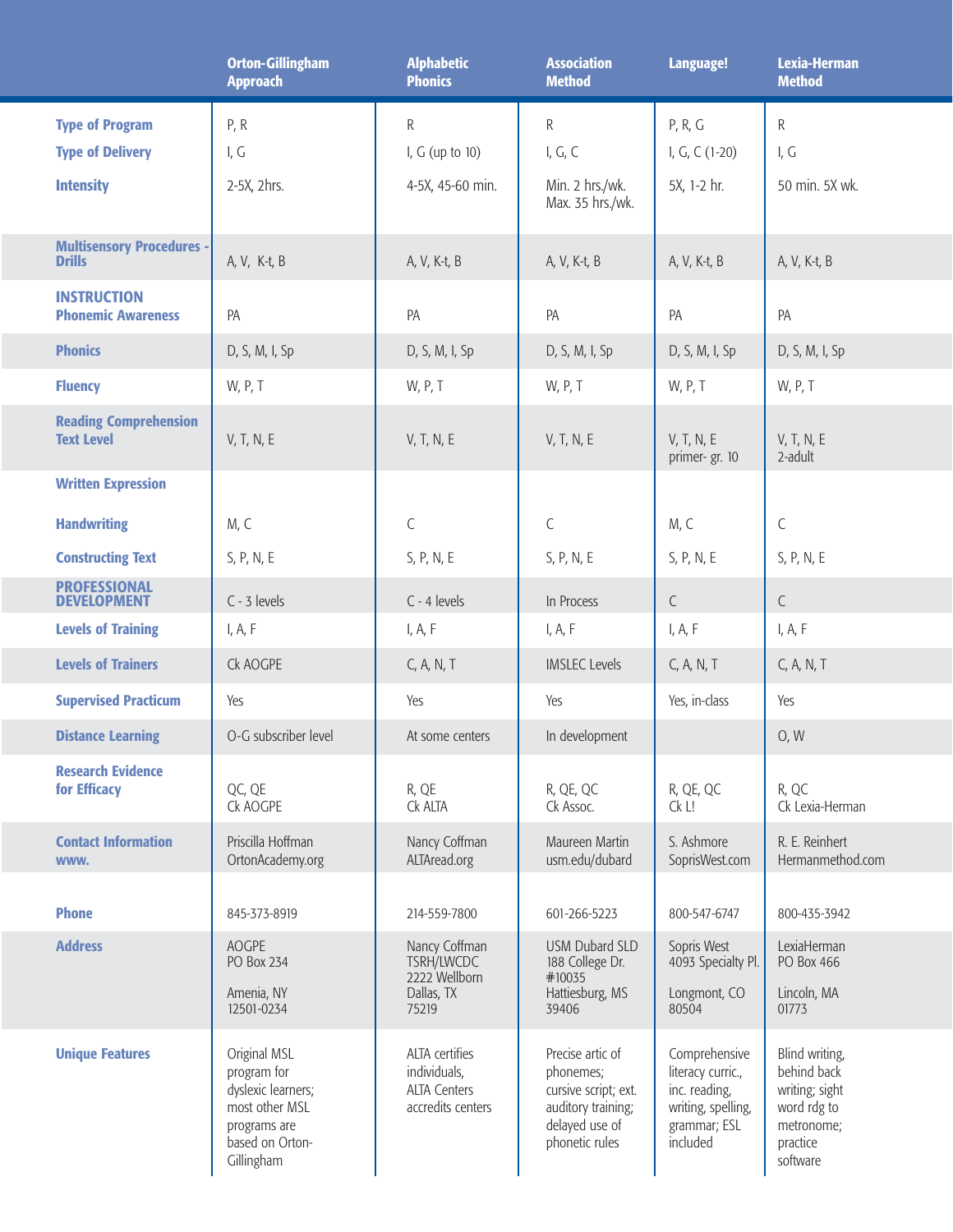| <b>Lindamood-Bell</b>                                                                                                              | <b>Project Read</b>                                                                                                 | <b>Slingerland</b>                                                                                                      | <b>Sonday System</b>                                                                                           | <b>Sounds In</b><br><b>Syllables</b>                                                                   | <b>Spalding</b><br><b>Method</b>                                                                                                | <b>Starting Over</b>                                                                           | <b>Wilson Fundations</b><br>& Wilson Reading                                                                                                     |
|------------------------------------------------------------------------------------------------------------------------------------|---------------------------------------------------------------------------------------------------------------------|-------------------------------------------------------------------------------------------------------------------------|----------------------------------------------------------------------------------------------------------------|--------------------------------------------------------------------------------------------------------|---------------------------------------------------------------------------------------------------------------------------------|------------------------------------------------------------------------------------------------|--------------------------------------------------------------------------------------------------------------------------------------------------|
| P, R, G                                                                                                                            | P, R, G                                                                                                             | P, R, G                                                                                                                 | P, R, G                                                                                                        | P, R, G                                                                                                | P, R, G                                                                                                                         | P, R                                                                                           | $P$ (fdns), R, G                                                                                                                                 |
| I, G, C                                                                                                                            | I, $G(2-10)$                                                                                                        | I, G, C $(1-25)$                                                                                                        | I, G, C                                                                                                        |                                                                                                        | I, C, G                                                                                                                         | I, C, G (1-30)                                                                                 | I, G, C $(1-15)$                                                                                                                                 |
| 5X, 20 min.- 6hr.                                                                                                                  | 2-5X wk.                                                                                                            | Daily lang. arts                                                                                                        | 2-5X wk.                                                                                                       | 1 hr. 4-5X wk.                                                                                         | 2 hrs. 5X wk.                                                                                                                   | Opt. 45 min./day<br>Min. 1.5 hrs./wk.                                                          | Fdns: 5X wk., 30 min.<br>WR: 5X wk., 90 min. opt.<br>Min. 2X wk., 60 min.                                                                        |
|                                                                                                                                    | A, V, K-t, B                                                                                                        | A, V, K-t, B                                                                                                            | A, V, K-t, B                                                                                                   | A, V, K-t, B                                                                                           | A, V, K-t, B                                                                                                                    | A, V, K-t, B                                                                                   | A, V, K-t, B                                                                                                                                     |
| PA                                                                                                                                 | PA                                                                                                                  | PA                                                                                                                      | PA                                                                                                             | PA                                                                                                     | PA                                                                                                                              | PA                                                                                             | PA                                                                                                                                               |
| D, S, M, I, Sp                                                                                                                     | D, S, M, I, Sp                                                                                                      | D, S, M, I, Sp                                                                                                          | D, S, M, I, Sp                                                                                                 | D, S, M, I, Sp                                                                                         | D, S, M, I, Sp                                                                                                                  | D, S, M, I, Sp                                                                                 | D, S, M, I, Sp                                                                                                                                   |
| W, P, T                                                                                                                            | W, P, T                                                                                                             | W, P, T                                                                                                                 | W, P, T                                                                                                        | W, P, T                                                                                                | W, P, T                                                                                                                         | W, P, T                                                                                        | W, P, T                                                                                                                                          |
| V, T, N, E<br>gr. preK-12                                                                                                          | V, T, N, E<br>gr. preK-12                                                                                           | V, T, N, E                                                                                                              | V, T, N, E<br>grades K-12                                                                                      | V, T, N, E                                                                                             | V, T, N, E                                                                                                                      | V, T, N, E                                                                                     | Fun: V, T, N<br>WR: V, T, N, E                                                                                                                   |
|                                                                                                                                    |                                                                                                                     |                                                                                                                         |                                                                                                                |                                                                                                        |                                                                                                                                 |                                                                                                |                                                                                                                                                  |
| M, C                                                                                                                               | M, C                                                                                                                | M, C                                                                                                                    | M, C                                                                                                           | M if nec., C                                                                                           | M, C                                                                                                                            | M, C                                                                                           | M, C                                                                                                                                             |
| S, P, N, E                                                                                                                         | S, P, N, E                                                                                                          | S, P, N, E                                                                                                              | S, P Gen. Writing                                                                                              | S, P, N, E                                                                                             | S, P, N, E                                                                                                                      | S, P, N, E                                                                                     | S, P                                                                                                                                             |
| C - 4 levels                                                                                                                       |                                                                                                                     | $\mathsf{C}$                                                                                                            | $\mathsf{C}$                                                                                                   | C - 2 levels                                                                                           | C                                                                                                                               | $\mathsf C$                                                                                    | $C$ (WR) - 3 levels                                                                                                                              |
| I, A, F                                                                                                                            | I, A, F                                                                                                             | I, $A, F$                                                                                                               | I, A, F                                                                                                        | I, A, F                                                                                                | I, A, F                                                                                                                         | I, $A$ , $F$                                                                                   | I, $A$ , $F$                                                                                                                                     |
| C, A, N, T                                                                                                                         | C, A, N, T                                                                                                          | <b>IMSLEC Instructor</b>                                                                                                | C, A, N, T                                                                                                     | Therapy Level                                                                                          |                                                                                                                                 |                                                                                                | <b>Trainer Level</b>                                                                                                                             |
| Yes                                                                                                                                |                                                                                                                     | Yes                                                                                                                     | Yes                                                                                                            | Yes                                                                                                    | Yes                                                                                                                             | Yes                                                                                            | Yes                                                                                                                                              |
| W                                                                                                                                  |                                                                                                                     | Pilot Project                                                                                                           |                                                                                                                |                                                                                                        |                                                                                                                                 |                                                                                                | $\bigcirc$                                                                                                                                       |
| R, QE, QC<br>Ck Lindamood-Bell                                                                                                     | R, QE, QC<br>Ck Project Read                                                                                        | R, QC<br>Ck Slingerland                                                                                                 | R, QE, QC<br>Ck Sonday                                                                                         | R, QC<br>Ck SIS                                                                                        | R, QC<br>Ck Spalding                                                                                                            | R, QC<br>Ck Starting Over                                                                      | R, QC, QE<br>Ck Wilson                                                                                                                           |
| Paul Worthington<br>Lindamoodbell.com Projectread.com                                                                              | Greene/Wright                                                                                                       | Slingerland.org                                                                                                         | Mark Adzick<br>SondaySystem.com                                                                                | Sandra Dillon                                                                                          | Mary E. North<br>Spalding.org                                                                                                   | Joan R. Knight                                                                                 | Barbara Wilson<br>wilsonlanguage.com                                                                                                             |
| 805-541-3836                                                                                                                       | 952-884-4880                                                                                                        | 425-453-1190                                                                                                            | 800-321-7585                                                                                                   | 505-881-0026                                                                                           | 602-866-7801                                                                                                                    | 212-769-2760                                                                                   | 800-899-8454, x401                                                                                                                               |
| Lindamood-Bell<br>416 Higuera St.<br>San Luis Obispo,<br>CA<br>93401                                                               | Project Read<br>PO Box 20631<br>Bloomington, MN<br>55420                                                            | Slingerland ®<br>Inst. For Literacy<br>1 Bellevue Ctr.<br>411 108th Ave. NE<br>Bellevue, WA<br>98004                    | <b>Winsor Learning</b><br>1620 W. 7th St.<br>St. Paul, MN<br>55102                                             | <b>SIS</b><br>3915 Carlisle Blvd.<br>N.E.<br>Albuquerque, NM<br>87107                                  | Spalding<br>2814 W. Bell Rd.<br><b>Suite 1405</b><br>Phoenix, AZ<br>85053                                                       | <b>Starting Over</b><br>317 W. 89th St.<br>#9E<br>New York, NY<br>10024                        | Wilson Language<br>124 High St.<br>Newburyport, MA<br>01950                                                                                      |
| LiPS Program®<br>Nancibell ®<br>Seeing Stars ®<br>Visualizing &<br>Verbalizing $\circledR$ for<br>Language Comp.<br>and Thinking ® | Complete Lang.<br>Arts program;<br>Staff Dev. K-12<br>curriculum;<br>effective w/ reg.<br>& spec. needs<br>learners | Designed for<br>classroom;<br>strong hand-<br>writing component<br>Slingerland ®<br>Screening Tests;<br>no spec. mat'ls | All mat'ls inc.;<br>recommended<br>for ELL; on-<br>going, in-class,<br>assessment;<br>student driven<br>pacing | Strong emphasis<br>on syllable unit<br>for $rds$ . & sp.;<br>mat'ls appropriate<br>all ages inc. adult | Precise hand-<br>writing for establ.<br>letter-sound<br>relationships;<br>sequence goes<br>from PA to wrtg/<br>spelling to rdg. | IMSLEC accred.;<br>Curricula K-Adult;<br>also program for<br>children 6-16<br>w/ their parents | Fundations: Geared<br>to children K-3;<br>Wilson Reading:<br>upper elementary &<br>adult with extensive<br>controlled text for<br>older students |